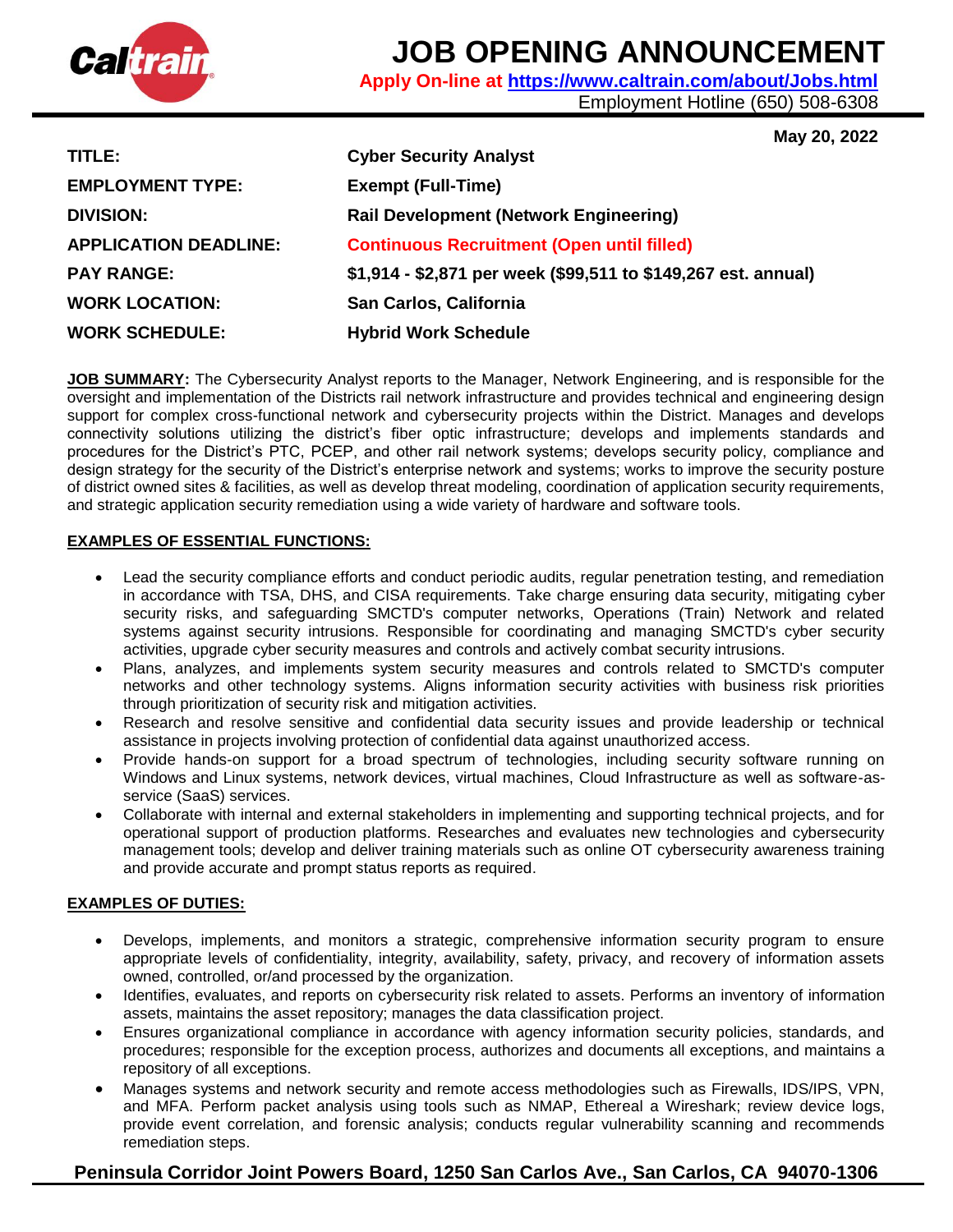- Reviews annually and coordinates any changes to the Incident Response Plan and the overall IT Security Policies/Standards. Responsible for oversight compliance with PCI Compliance and regulations. (Includes conduct annual PCI compliance exercise, security patching process and validation). Acts as a Focal point for all information security related audit work (internal & external). Coordinates with auditors in the execution of audits. Develops a strategy for handling audits and external assessment processes for relevant regulations.
- Maintain relationships with local, state, and federal law enforcement and other related government agencies to ensure that the organization maintains a strong security posture and is kept well-abreast of the relevant threats identified by these agencies.
- Provides support and consulting to the Executive Officer, IT while staying current on relevant security regulations, laws, and technologies. Monitor the external threat environment for emerging threats and advise relevant stakeholders on the appropriate courses of action.
- Perform all job duties and responsibilities in a safe manner to protect oneself, fellow employees, and the public from injury or harm. Promote safety awareness and follow safety procedures to reduce or eliminate accidents.
- Provide 24/7 on-call construction and maintenance support.
- Perform all job duties and responsibilities in a safe manner to protect one's self, fellow employees and the public from injury or harm. Promote safety awareness and follow safety procedures in an effort to reduce or eliminate accidents.
- Perform other duties as assigned.

**SUPERVISION:** Works under the general supervision of the Manager, Network Engineering who establishes goals and objectives and evaluates performance.

**MINIMUM QUALIFICATIONS:** Sufficient education, training and experience to demonstrate the knowledge and ability to successfully perform the essential functions of the position. Development of the required knowledge and abilities is typically obtained through but not limited to:

- Bachelor's degree in computer science, management information systems, information technology, or a closely related field
- Three (3) years of experience managing cyber security programs and initiatives.
- Knowledge of information system architecture and security controls, such as Firewall ACL's and border router configurations, operating systems configurations, wireless architectures, databases, specialized appliances, and information security policies and procedures

## **PREFERRED QUALIFICATIONS:**

- CISSP certification
- Experience managing information security control standards, including SOC2, PCI- DSS, NIST CSF, ISO 27000, or COBIT.
- Deep technical and operational understanding of TCP/IP and security protocols, network defense, and security related technologies including encryption, VPNs, firewalls, proxy services, and IDS/IPS, Windows Active Directory, VMware.
- Knowledge of Cisco switch, routing, firewalls, wireless, and access/identity.
- Knowledge of Security Awareness Training and Phishing Campaign applications.
- Hands-on experience installing and administering security systems and tools, including firewalls, IDS/IPS, SIEM, manage antivirus/antimalware, patch management, log analyzers, network tracers, vulnerability scanners, and Group Policy.
- Strong knowledge in the following areas: IAM, system virtualization, Windows and Unix Security, Cloud Security, Application Whitelisting, Vulnerability Management, endpoint security controls.
- Strong working understanding and knowledge of Windows and Linux Operating Systems.
- Knowledge and depth and/or breadth of expertise in informational technology disciplines e.g., network operations, databases, software application and interfaces, computer operations, production control, quality assurance and systems management.

Excellent verbal, written, organizational, presentation, and interpersonal communications skills.

**SELECTION PROCESS MAY INCLUDE:** The process will include a panel interview and may include written and skills test assessments or supplemental questions. Only those candidates who are the most qualified will continue in the selection process. Meeting the minimum qualifications does not guarantee an invitation to continue in the process. Selected candidate must successfully complete a background investigation.

## **Peninsula Corridor Joint Powers Board, 1250 San Carlos Ave., San Carlos, CA 94070-1306**